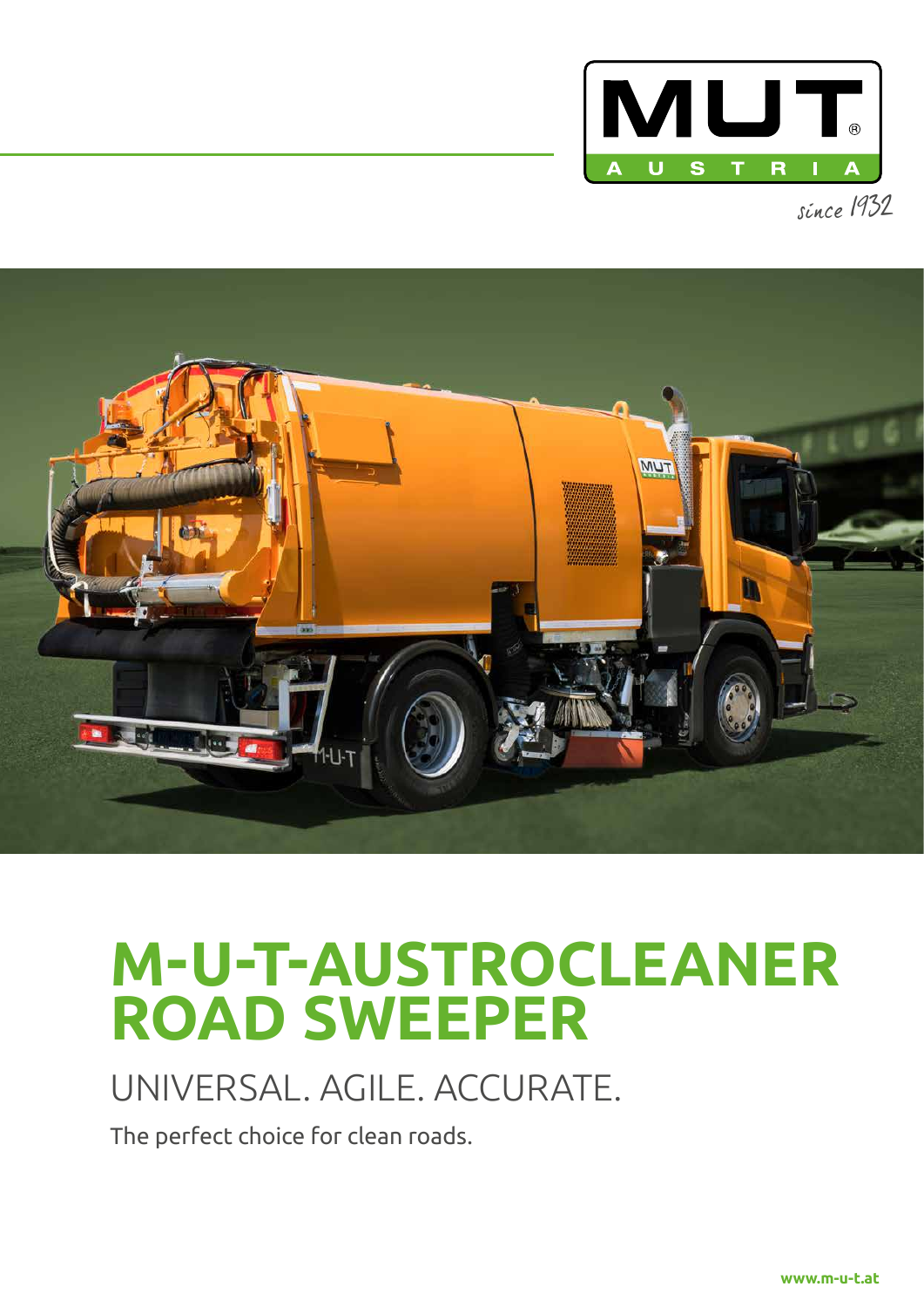The **M-U-T-AUSTROCLEANER Road Sweeper** proves itself on its **high reliability** and **accuracy** in **cleaning of cities**, **areas**, **kerbs** or **construction sites**, at the same time.

The ergonomically and sturdy design in ideal combination with different types of equipment, make the **M-U-T-AUSTROCLEANER** to one of **the best** and **most efficient cleaning vehicles** on the global market.

The innovative and compact design enables an **extremely fast** and **flexible use** of versatile features.

- **front brushes**, slewing and telescopic for an **enlarged sweeping width**
- **side brushes** with **3D-tilt adjustment**
- **high pressure washing-bar**, **fold-out** in front and (optional) **telescopable**
- **hand-suction unit**, especially for foliage and catch pits
- **additional water tank** entirely made out of stainless steel - accurately adapted to the vehicle conditions
- **high pressure hose-reel** with spray lance

#### **M-U-T EASY-WORK-Packages** ■ sweeping power unit on both sides  $\blacksquare$  high pressure washing-bar with rotating brush

**M-U-T Visibility and Safety Packages**

**numerous other options available** 

■ camerasystem, up to 360° all-round visibility

- **automatic locking of the lid**
- increased operational safety, power efficiency and smoothness due to latest electronics

# **HIGH PRESSURE**

- **PM certified (** $\star \star \star \star$ **)**
- **fine dust-free operations** caused by a **special air circulation system** for **minimum environmental impact** - especially for the use in inner cities
- **suction system** for a maximum effect
- **high efficient filter set**
- **High tightness** due to the design of the system
- **special nozzles for fine dust** moisten the filthy particles for an ideal deposition in the collection container - without any dust loading outdoor (optional)

#### **M-U-T Service Packages**

- **No** warranty extension up to 60 months
- care of vehicle fleet, incl. annual check
- $\blacksquare$  servicepackage "M-U-T All In"



- central control over superstructure simple operation of
- all work steps

With **M-U-T ELECTRIC** (optional) into an emission-free future: M-U-T- vehicles, which are designed **solely electrical**, guarantee a much **higher economic efficiency** and **longer service life**, in comparison to the conventional drive concept.

 $\blacksquare$  individually configurable: e.g. in order to allow a smooth change of drivers within the association



#### **M-U-T Multifunctional-Touch Display**

**EXPANDABLE**

**MUT** 

**Fight** front disc brooms

**LED-all-round light** 

- $\blacksquare$  rear-suction system across the entire width of the vehicle
- $\blacksquare$  telescopic high pressure washing-bar in front
- enlarged suction nozzles (construction sites)
- $\blacksquare$  rotary-jet system at the rear part
- **F** front feed brooms beneath the bumper

# **ELECTRICAL**

### **SAFE**

## **CLEAN**

### **EFFICIENT**

### **ADAPTABLE**

- body size **up to 12 m<sup>3</sup> and more possible**
- **stainless steel container** for refuse
- for **two-** to **three-axle chassis**
- **hydrostatic traction drive** (optional)
- sweeping operations possible **up to -7° C**
- **stainless steel water tank** with capacity from **1.700l** to **5.000l**
- **fan power** up to **30.000 m³/h**
- **high pressure pump**, with adjustable data of performance, from **120 bar** to **400 bar** and more
- **double protected water pump:** against dry run as well as overheating
- integrated **aperture** for **bulky goods**
- integrated **foliage grids**
- **washing facility** for the container
- **F** rinsing facility for the fan
- **sound insulation** for particularly **noise reduced operations**, e.g. in the inner city
- **Industry X.0-capable** for an ideal digital integration into the fleet
- **P** panels on the side can be used as a large advertising space
- $\blacksquare$  minimum warranty of 2 years

The new **M-U-T ROTO-JET-UNIT** (optional) ensures perfect performance under the most difficult conditions:

- high pressure up to **400 bar**
- **water-capacity** up to **7 m<sup>3</sup>** and more (vehicle dependent)
- up to **30.000 m<sup>3</sup> /h fan power**
- **double-sided shifting**
- up to **400 mm**